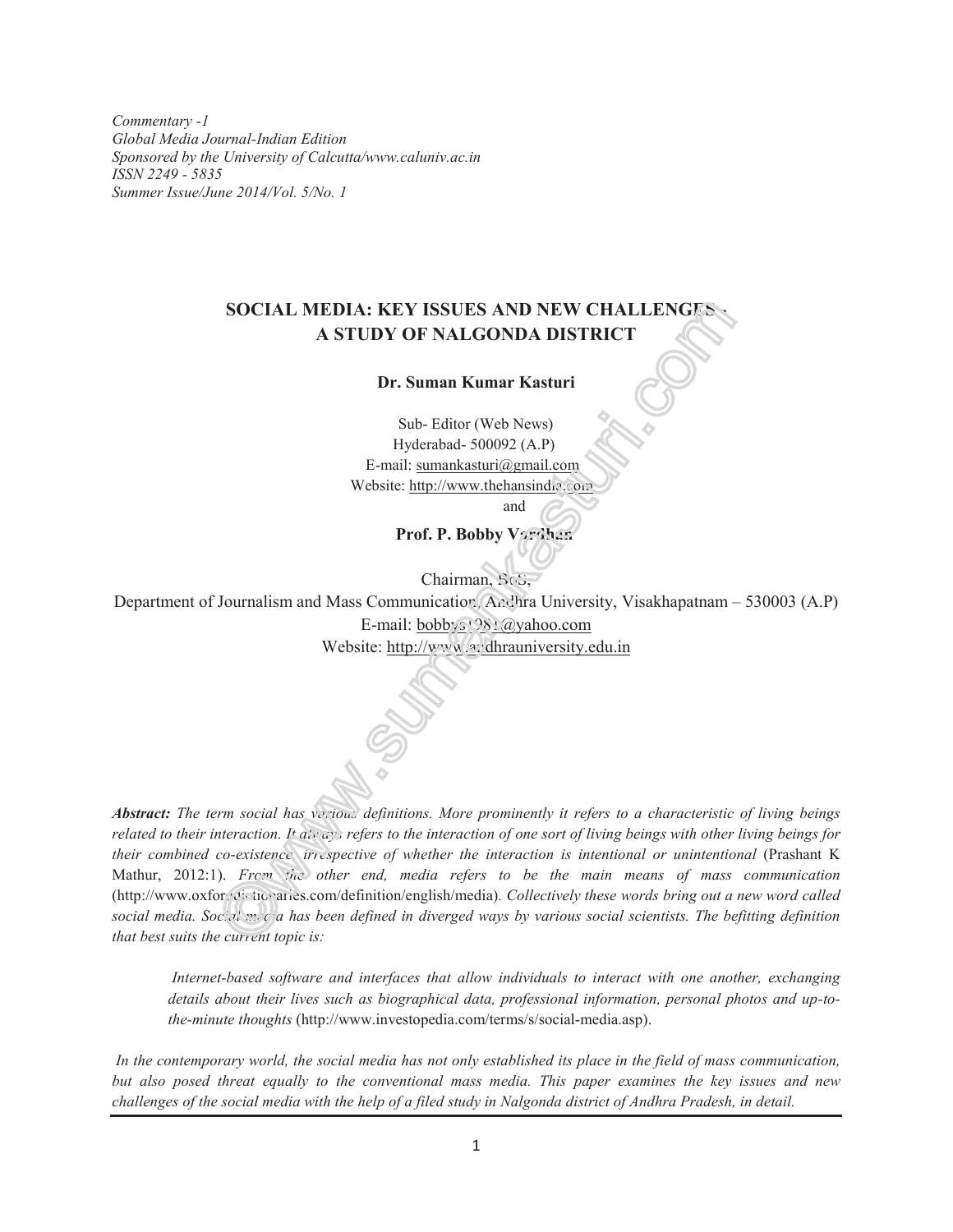*Keywords: Social media, new media, Facebook, Twitter, mass communication, ICT, ubiquity, interactivity, Andhra Pradesh, Nalgonda.*

#### **Introduction**

The mass media used for the purpose of social interaction is called social media. More aptly, social media can be defined as:

*"Activities that integrate technology, social interaction, and content creation…microblogs, and more."* (Charles Wankel, 2010: 242).

For any media to be interactive, it needs to co-exist with some sort of communication techniques, for which social media is not an exception. In order to twirl communication into an interactive dialogue, the social media turns to be one of the most successful applications of Satmass Media (Suman K Kasturi, 2013:183) (a word coined by Dr. Suman K Kasturi to indicate the mass media that work in conjunction with the satellite communications). As of now, there is no single renowned definition of social media. However, of the many definitions that exist, it can be said that social media is the set of web-based broadcast technologies that enable the democratization of content, giving people the ability to emerge from consumers of content to publishers. With the ability to achieve massive scalability in real time, the social media technologies allow people to connect with each other to produce or reproduce value through online conversation and collaboration (Peter R Scott & J. Mike Jacka, 2011: 5).

In the beginning days, social media was limited to fund mental tools and websites used mainly by professors of technology and computer geeks. Over a period of time, social media changed into a behemoth that is changing the way how people connect and converse with corporations, governments, traditional media, and each other. The monopoly of the message held by the traditional media lost its reins with the advent of social media due to the domineering facts of social media over the traditional media. In case of the traditional media, the communication was merely monologue or, at the most a restricted two-way tête-à-tête. Without using any interactive means, through the traditional media, the individuals used to share information or ideas about an organization. Such a communication was established mainly through one-to-one communication – either in person or on the phone; either through the mail or via e-mail.

With the progression of time from mid to late 90s, slowly the conventional and traditional media started getting replaced by the social media. Various forms of social media like Internet forums, personal websites, advanced bulletin board systems and online chat ensured that the individual's voice reached to the mass audience. Many organizations still housed in monologue mode but started reckoning the need to adapt the new media in general and social media, specifically.

As the time passed,  $\omega$  ay, social media has rapidly turned to be the way of how people communicate with each other. Over the past one decade, it has transformed the way people and organizations communicate. This has become a reality with the ubiquitous spreading of broadband internet in every nook and corner of the societies. The multimedia compatibility of the social media like easy uploading of audio-video content, text and images, another dimension of immediate global access has been added to the social media, thereby causing a great threat to the prevailing traditional and conventional media. Social media paved a way for every individual to become a publisher of his ideas and views. The social media not only brought advantages, but also equal number of threats along with its inception.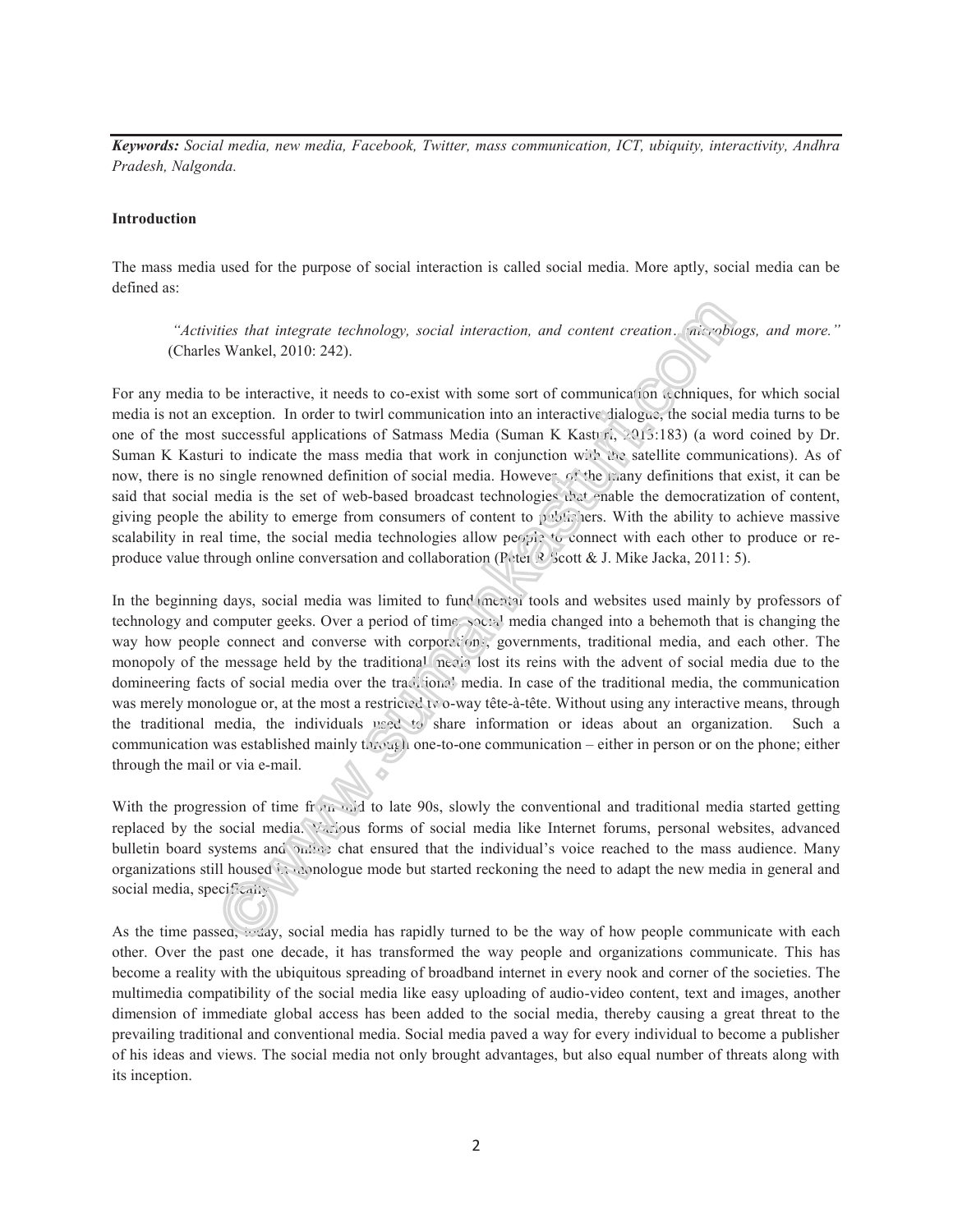### **Objectives of the Study**

This study is intended to get acquaintance on the following with the help of a field study of Nalgonda district in Andhra Pradesh:

- To discuss the significances of social media;
- To discuss the key features of social media;
- To discuss the major roles played by social media;
- To discuss the key challenges posed by social media;
- To seek the opinion of audience of social media on various aspects.

#### **Significance of the Study**

The last two decades have witnessed a rapid transformation of traditional media into new media that encompasses digital, computerized, and networked information and communication technologies. Every segment of society desires its virtual presence on the social media platform. There exists a need to know why social media has grabbed such a great focus, as it has been causing an intensified threat to the other conventional media.

### **Methodology**

In this research study, survey method has been used to collect the data that is quantitative in nature. All the available literature has been reviewed for the acquaintance of knowledge on subject matter to verify the nature, significance, characteristics, and roles played by the social media, acart from the key challenges imposed by this form of media. Opinions of a total of 54 participants from all three geographic levels (urban, rural and semi-urban) in Nalgonda district of Andhra Pradesh has been taken into consideration for arriving at a conclusion. An equal representation of men and women aged below 35 years has been considered for the study.

### **Limitations of the Study**

A limitation in this study is the lack of information about non-users of social media. To expand the knowledge of the digital divide at a given geographic level, it is very much essential to know more about the "have-nots" i.e. about the people, who are not the audience of social media. Therefore, this study might be followed up by collecting the data from a sample of non-users as the respondents, within the same geographic region considered for the study (Nalgonda) and in the same socio-economic context.

## **Significances of Social Media**

Social media has become very significant because of the two most important and precise characteristics of social media. They are: ubiquity and interactivity.

**Ubiquity:** Ubiquity is the sense that new media technologies affect everyone in the societies they are employed, even if everyone in the society may not be the audience of such a media (Leah A. Lievrouw & Sonia Livingstone, 2006:6).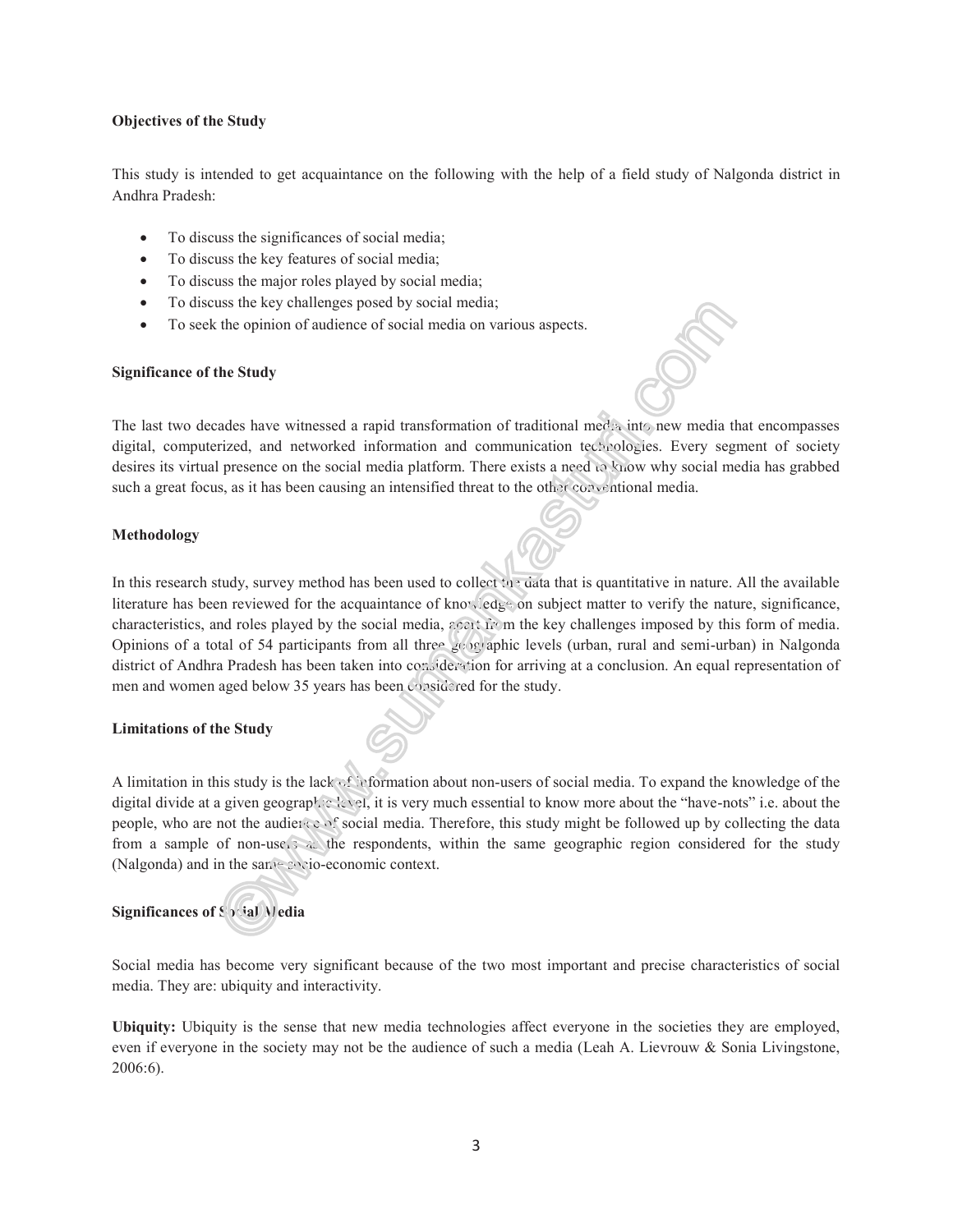The clear inspection of the existing things reveal that in this day and age, an increasing environment of social phenomena, ubiquitous data, and computational process can be observed in many domains and contexts, including social media, mobile computing, and online social networking. Such systems in which social, ubiquitous, and computerized processes are interdependent and tightly interwoven can be characterized as distributed socialcomputational systems i.e. integrated systems of people, sensors and computers. Typically, the proportion of such systems can be considered to be growing, which means they are influenced by a combination of social phenomena, algorithmic computation and ubiquitous data. In such systems, potentially internal system properties emerge through social adoption and usage. For example, Jin Yang and Jyotika Ramprasad observed:

*"Researchers have identified various factors that may exert influence on social capital. Social scientists assert that generational deficiencies are mainly responsible for the disappearance of social capital in America. Other variables they identified include movement of women into the labor force, mobility, family structure, work related time constraints, the growing number of retirees, corporate-sponsored volunteering and the rising home heterogeneity. While there are all relevant perspectives to account for reduced social capital, examining the influence of mass media on social capital is especially important given the ubiquitous nature of mass media and individual's reliance on mass media in daily life."* (Jin Yang & Jyotika Ramprasad, 2007:17)

### **Interactivity**

The second significant issue that distinguishes new media from traditional mass media channels and content is the persistent sagacity of interactivity associated with new media channels, that is, the selectivity and reach that media technologies offer users in their choices of information sources and interaction with other people (Leah A. Lievrouw & Sonia Livingstone, 2006:7). For the establishment of any relationship, interaction is essential and the interactive nature of social media makes it an important variable  $\epsilon$  social capital study.

The division of mass media has had several important outcomes for public relations. First, with the fragmentation of mass audiences, the influence and significance of conventional advertising had diminished, thereby increasing the cost effectiveness of public relations, which has experienced a major growth as the new media environment has surfaced. Second, users of new media tend to be active rather than passive participants in the communication process. They are more likely to already have knowledge, opinions, and objectives that influence how they react to messages. They also have goals and intentions in mind when they use these media. Third, the knowledge and skills necessary to use new media are different from the knowledge and skills required to use traditional media (Sandra C. Duhe, 2007:99).

For quite some time, the term social media has been used to describe emerging new technologies that are important public relations. While the term was initially used to describe the interactive nature of blogging, it is felt that social media or new media can be broadly applied to all interactive technologies.

The key features such as immediacy, responsiveness and social presence of interaction which have been possible with new media channels constitute a qualitatively and substantively different experience than what would otherwise has been possible through traditional mass media. Despite the fact that there are many debates which continue about the scenery and quality of mediated communication, especially in contrast with face-to-face exchange of dialogue as the presumed *ideal* mode of interpersonal communication, mediated interactivity nonetheless has long been exhilarated as the ultimate difference between new media and mass media.

### **Key Characteristics of Social Media**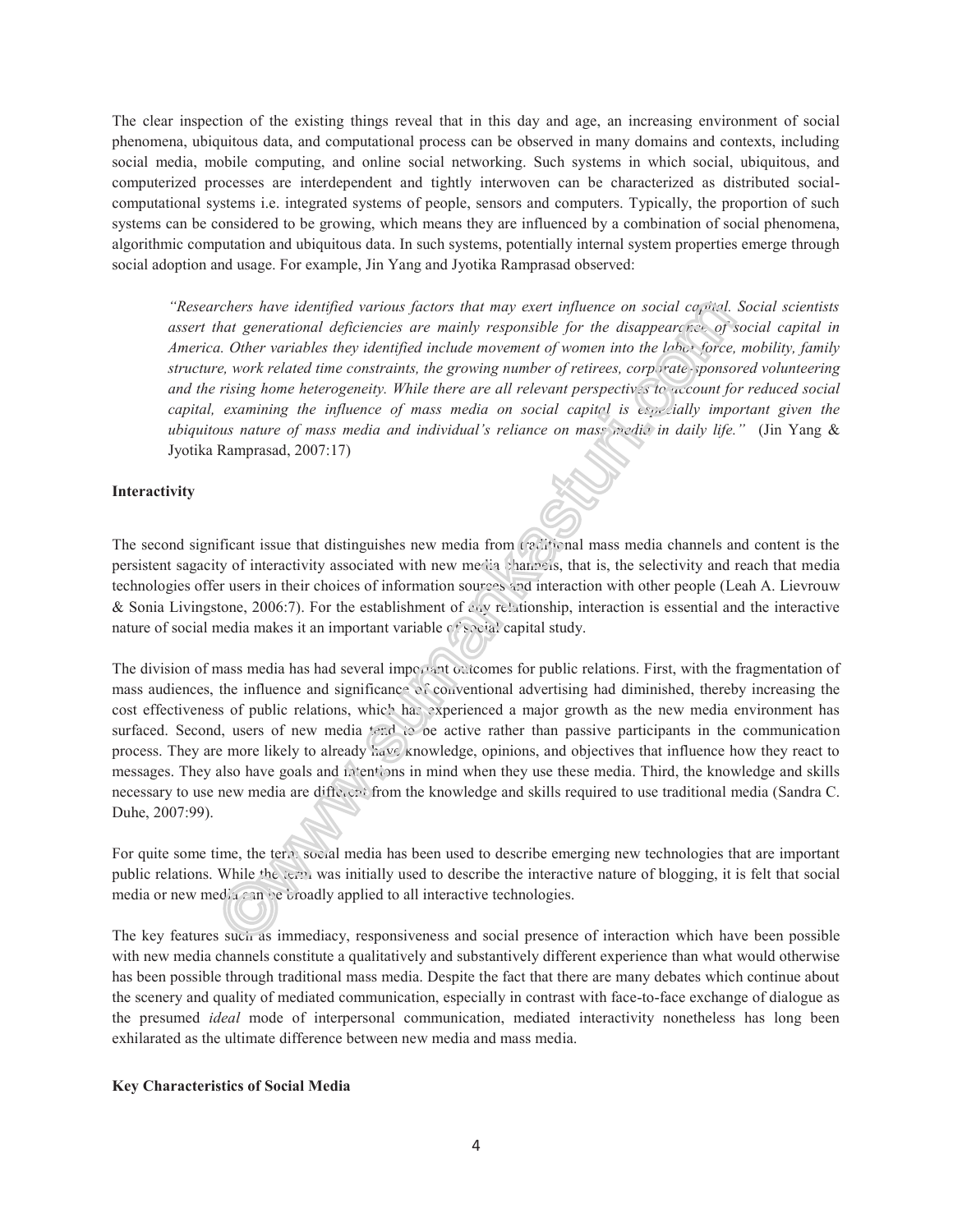- **Free web space:** The social media websites provide the users or the so called audience with free web space to upload their personalized content.
- **Unique web address:** The audiences are provided with a personalized unique web address to have a unique identity, which makes them to share their content in real time. It remains intact till the time they maintain their online account.
- **Possibility of building profiles:** With the possibility of building personalized profiles, the social media enables an individual to have access to the likeminded people to interact with each other. It is also possible to conceal the profile from pirates and making it accessible to only a desired group. of  $p \in p$  ople.
- **Virtual connections with friends and relatives:** Social media websites turns to be the platform for virtual meetings. People, who are miles away from each other, can get in touch virtually with each other through such website enabled chat engines. The websites even make it possible to share valuable files, photos and multimedia content with each other.
- **Real time content upload facility:** Through social media, it is possible for the audience to have a chance to upload their personalized content or other files as the services are open round the clock 24x7 for all 365 days in a year.
- **Feedback:** With the online social networks, feedback, the key element in the communication process becomes vital. Feedback is immediate like in face to face communication through new media or social media communication, provided the responder is also online, at the time when the sender initiates the dialogue.
- **Time stamp:** Each and every post in the social media has a time stamp indicating if the post is either fresh or stale. Depending on the freshness of the post, the responder may either choose to respond or not to respond.

### **Key Roles Played by Social Media**

Of the many roles executed by the social media, the following are the most prominent and key roles played by the social media. Social media has wide-ranging functions that turned imperative in a person's day to day life. Life without social media is beyond imagination and turns to be very crucial.

- **Communicate:** Nevertheless social media is of most recent origin, it turned to be one of the most effective communication cols in the history of communication. The entire organizations can turn to be a single social community which is more aptly known as town square. With the more interactive technology involved in this form of communication, the feel through this way of communication is rather very lively and gives a feel of face to face communication. It has an added advantage of the ability of very easily monitoring change initiatives. Social media is not only the media of extroverts, but also of introverts. They have the freedom of communicating at an ease without directly facing the responder, unlike in face to face communication or the so called interpersonal communication.
- **Collaborate:** Collaboration is off the charts. Today, it's very common that almost all Netizens get themselves involved in social media chats, blogging and hangouts of google talk etc. One person initiates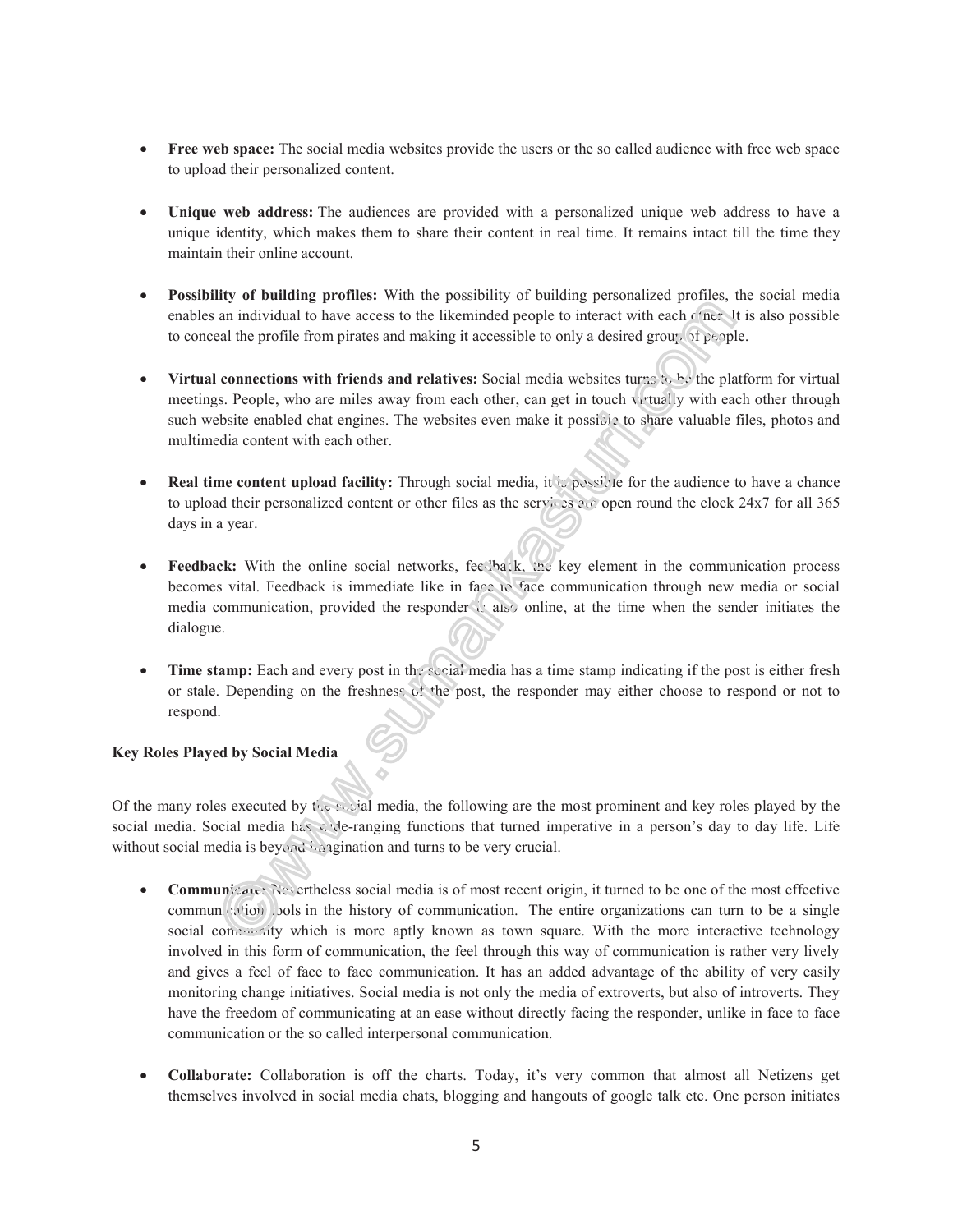the communication by his posts with or without the support of multimedia content and it is circulated among a closed or open group of Netizens. People keep on adding the comments to the post which further processes the communication. The comments can be considered as the feedback to make the conversation a dynamic one. The entire process turns to be innovative and collaborative.

- **Educate:** The third major role played by the social media is educating the masses. The entire organization of community is made a global class room on the social media platform. Virtual classes around the world are made possible through social media. People in nooks and corners of the world can attend an online lecture delivered by a resourceful person from a remote location. Even the audience can pose their doubts and get them clarified. Such a facility is more similar to that of a live class room environment. This type of education has an added advantage. Simultaneously, the entire thing can be recorded, to revise at a later stage. The world's best resources can be made available to all the desired people with the involvement of technology in social media.
- **Engage:** Every employee of the organization can be made equally responsible by engaging them in some or other way. Such a process not only brings up their morals high, but also paves them a way to feel as part of the team and to come out with more innovate ideas, to improve the overall performance of the organization, at any given time. It happens so because, when people are engaged, they feel respected and valued. As a result, they ponder the most, deliver extra, and even work with a heightened strength. The ultimate result is the great productivity from the employees; it happens because of the happiness of the employees.
- **Monitor:** Monitoring is another crucial function of the social media. It gives a clear picture of the situation in the real time. For example google analytics gives the clear picture of the number of visitors at any given time. Such type of monitoring facilities not only makes the team leaders to have virtual access to the situation, but also enables them to change the strategy in accordance to the situation. Setbacks are easier to spot, and losses can be cut, adjustments can be made, or reinforcements can be sent in. Social media functions in a similar vein just like the central nervous system of human body and paves the leaders a way to respond, accordingly.
- **Maximize:** Social media usage makes the employees more excited and extracts more from the employees in any given organization, as the social media tools have the capability of letting the people to work with an ease, thereby achieving the maximum for the organization.
- **Entertain:** Social media is the new media that offers the audience a great entertainment. It enables the user to get all sorts of multimedia content, thereby dispelling all the limitations which otherwise are possessed by each of the traditional media. It has all good qualities of each and every conventional media embedded in it and more advanced features added to it.

### **Key Challenges Posed by Social Media:**

Despite the fact that social media play the vital roles such as communication, collaboration, education etc, it poses few major challenges too. The following are the most prominent challenges posed by the social media.

• **Privacy:** The primary challenge posed by the social media is the privacy. Many people restrain themselves from taking part in a dialogue with a fear of losing their privacy.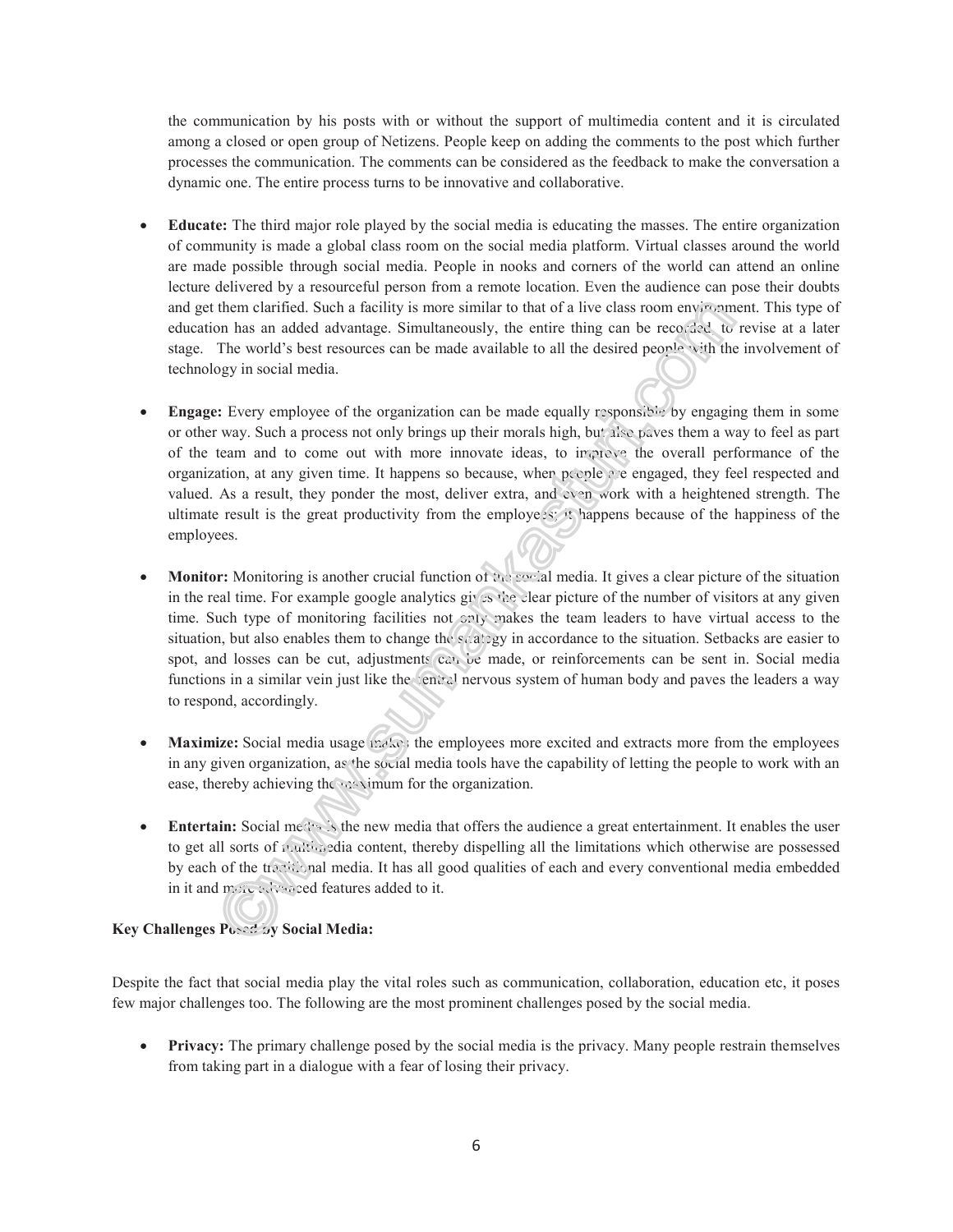• **Access for those with disabilities:** Section 508 of the Rehabilitation Act of the US provides guidelines for making federal websites accessible to people with disabilities, including the visually and hearing impaired. A brief on this act is appended below:

> *In 1998 the US Congress amended the Rehabilitation Act to require Federal agencies to make their electronic and information technology accessible to people with disabilities. Section 508 was enacted to eliminate barriers in information technology, to make available new opportunities for people with disabilities, and to encourage development of technologies that will help achieve these goals.*

(http://en.wikipedia.org/wiki/Section 508 Amendment to the Rehabilitation Act of 1973)

This section provides guidelines for making federal websites accessible to people with disabilities, including the visually and hearing impaired. There is a need for the formulation and implementation of such guidelines to remove the barriers for differently abled people. Such an issue should be taken up for the better implementation, both in letter and spirit.

- **Commercial advertising on social media:** Advertising on social media should follow the formalities of censor; and porn content in advertisements should be avoided on the websites, intended for the very purpose of social networking. If such restrictions are not imposed, strictly, it may ruin the minds of youth, thereby indirectly increasing the crime rate. This is one of the vital challenges posed by the social media in the contemporary web world.
- **Terms of agreements:** Most of the social media sites allow the audience to create an account, after accepting terms of agreement, which are often vague. The terms of agreement can be interpreted in multiple ways. They pose a threat, indirectly. Most of the social networking websites get an agreement accepted by the users that their information  $\mathcal{L}(1)$  used by the owners of the social media. It indirectly causes invasion of privacy. Such a challenge is one of the crucial confront posed by the social media.
- **Security Concerns:** Social media sites pose an equal threat to the security of personal information and other concerned data. Hacking of the websites is the most common feature; with hacking there is an imminent threat to the audience of social media. This turns to be another key challenge posed by the social media.
- **Deception:** The identity of the individual who joins the social networking sites may either original or fake. The veracity of his/her identity is not known to the fellow user. In the recent past, many cases of deception around the world  $h_{\lambda}$  been registered. Social media turns to be an easy way of deceiving people using the technology.

### **Findings**

This study and its embedded data analysis find that the social media has a tremendous upshot on the masses of all three geographic levels; and on both male and female participants. The results of this study are appended below:

• Table 1 gives the clear picture of the opinion of all the 54 respondents on the ubiquitous nature of the social media.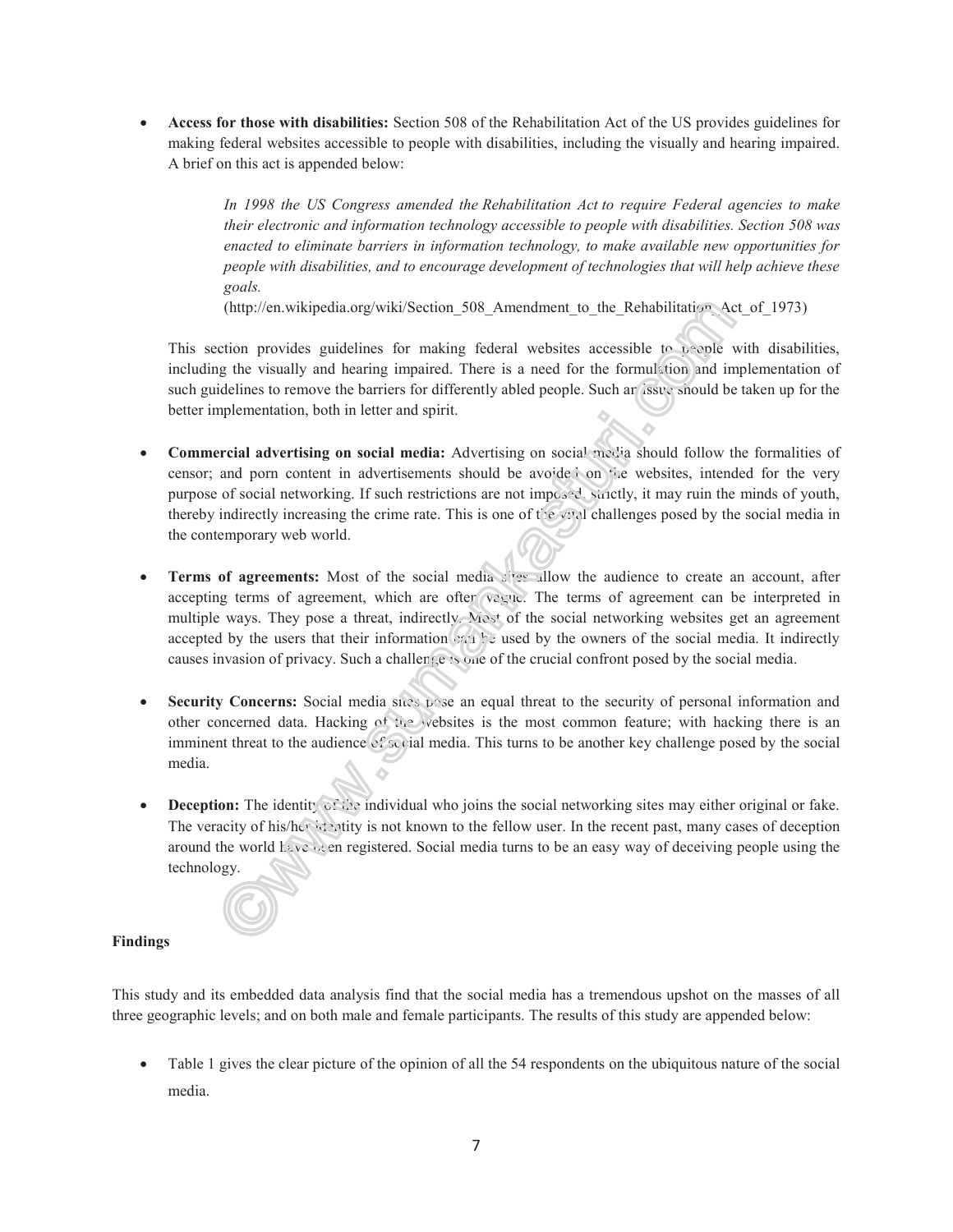| <b>Geographic Level</b> | <b>Boys</b> |               |       | <b>Girls</b>  |                 |       |  |
|-------------------------|-------------|---------------|-------|---------------|-----------------|-------|--|
|                         | <b>High</b> | Moderate      | Low   | <b>High</b>   | <b>Moderate</b> | Low   |  |
|                         |             | In percentage |       | In percentage |                 |       |  |
| Urabn                   | 77.77       | 11.11         | 11.11 | 88.88         | 11.11           | 0     |  |
| Semi-Urban              | 88.88       | 11.11         | 0     | 66.66         | 22.22           | 11.11 |  |
| Rural                   | 66.66       | 22.22         | 11.11 | 55.55         | 33.33           | 11.11 |  |

Table 1 Opinion of the respondents on ubiquitous nature of Social Media

• Table 2 gives the clear picture of the opinion of all the 54 respondents on the interactive nature of the social media.

| <b>Geographic Level</b> | <b>Boys</b>   |          |            | <b>Girls</b>  |          |          |
|-------------------------|---------------|----------|------------|---------------|----------|----------|
|                         | <b>High</b>   | Moderate | Low        | $H$ igh       | Moderate | Low      |
|                         | In percentage |          |            | In percentage |          |          |
| Urabn                   | 88.88         | 11.11    |            | 77.77         | 11.11    | 11.11    |
| Semi-Urban              | 77.77         | 11.11    | <b>TAM</b> | 88.88         | $\theta$ | 11.11    |
| Rural                   | 77.77         | 11.11    | V1.11      | 88.88         | 11.11    | $\theta$ |

Table 2 Opinion of the respondents on the Interactive nature of Social Media

Table 2 Opinion of the respectents on the Interactive nature of Social Media<br>• Clearly examining the above data, it is evident that with an average acceptance level of 77.77%, boys from all three regions feel that the social media is highly ubiquitous in nature. Through the collected data, it is also evident that girls from all three geographic levels accept the fact that social media is highly ubiquitous also evident that girls from all three geographic levels accept the fact that social media is highly ubiquitous<br>with an approval rate of 70.36%. Fig1 gives the graphical representation of the approval levels of highly ubiquitous nature of social media by both boys and girls.



Fig.1 Approval levels of highly ubiquitous nature of social media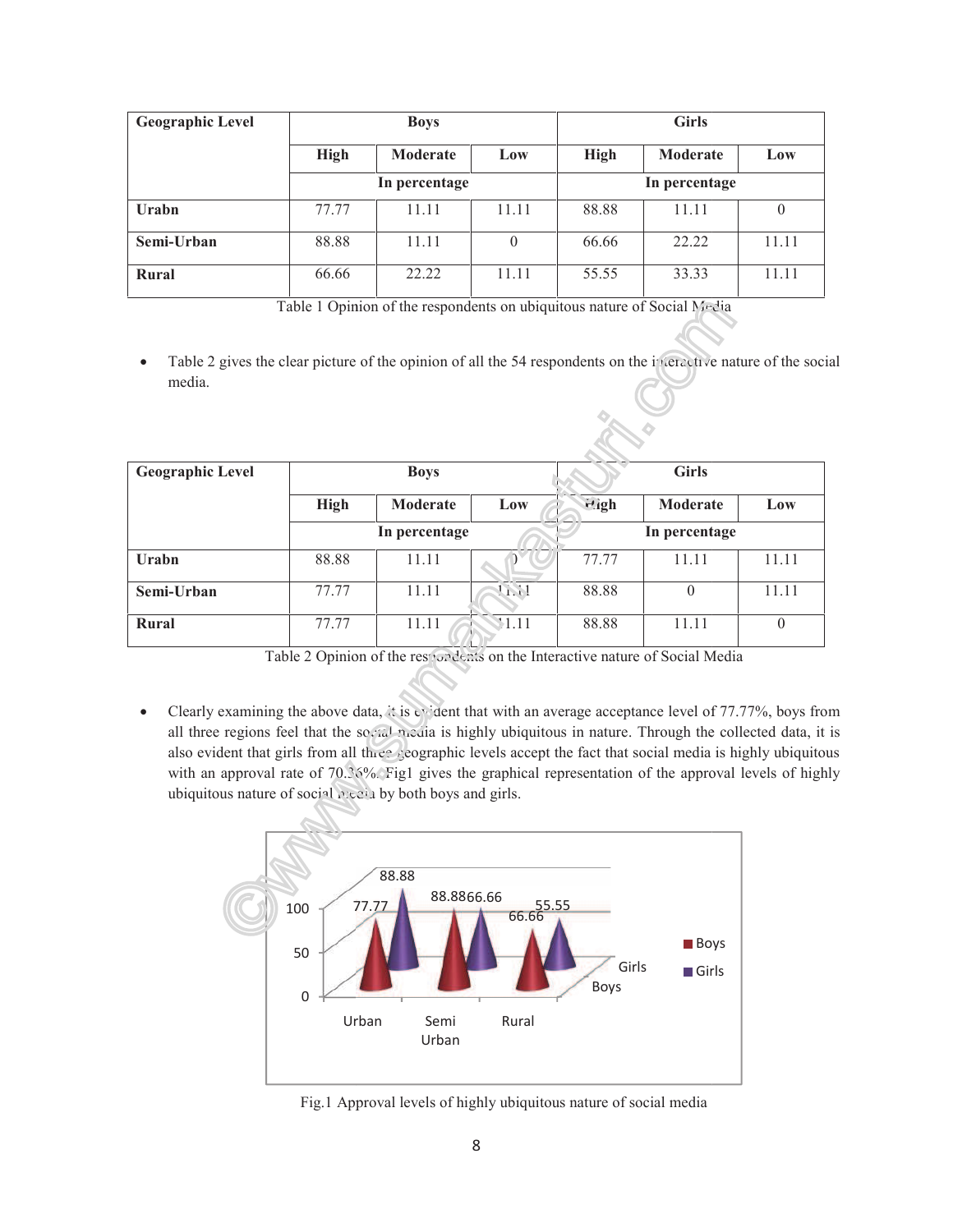• In a similar vein, as far as the interactive nature of the social media is concerned, 81.5% males, representing all three geographic areas of Nalgonda district opined that social media is highly interactive. From the other end, 85.2% girls from all three geographic areas of Nalgonda district opined that social media is highly interactive. A detailed pictorial representation of the approval levels of highly interactive nature of social media is given in Fig 2. nature of social media is given in as far as the interactive nature of the social media is concerned, 81.5% males,<br>e geographic areas of Nalgonda district opined that social media is highly interactive.<br>, 85.2% girls from all three geographic areas of Nalgo



Fig.2 Approval levels of highly interactive nature of social media

- Answering a question regarding what made them to think that social media is ubiquitous, while most of the Answering a question regarding what made them to think that social media is ubiquitous, while most of the male members from all three geographic levels said that the social media has virtually occupied every field, the female participants told that social media is ubiquitous, because, even the conventional media can be embedded in the social media network  $w/t$  its multimedia applications.
- $\bullet$  Irrespective of the geographic area and  $\circ$  sex, all the respondents are of the opinion that the life without social media cannot be thought of, due to its high interactivity. • Irrespective of the geographic area and (facts sex, all the respondents are of the opinion that the life without social media cannot be thought of, due to its high interactivity.<br>• 94.4% respondents opined that social me
- content.
- Similarly, 98.1% participants felt that social media gives them a unique identity on the World Wide Web (WWW), apart from enabling them to build personal profiles. • Similarly, 98.1% participants felt that social media gives them a unique identity on the World Wide Web (WWW), apart from enabling them to build personal profiles.<br>• All the participants agreed that social media enabled we respondents opined that social media provides sufficient free web space for upload<br>tent.<br>ilarly, 98.1% participants field that social media gives them a unique identity on the<br>WW), apart from enabling them to build pers
- distant places. They are also in agreement with the fact that uploading of the content in real time has become  $p/sib'$  with the social media.
- 92.6% people agreed that social media enables free flow of opinions. The respondents are of the opinion that they restrict themselves from posting adverse comments though the platform gives them a chance of 92.6% people agreed that social media enables free flow of opinions. The respondents are of the opinion that they restrict themselves from posting adverse comments though the platform gives them a chance of posting comment Section 66A and Section 69 of IT Act, 2000.
- Only 81.5% people see the stamping of time on the posts as an added advantage; and they are of the opinion that in order to overcome the fact of being stale due to stamping, the post can be reposted to make it a fresh post.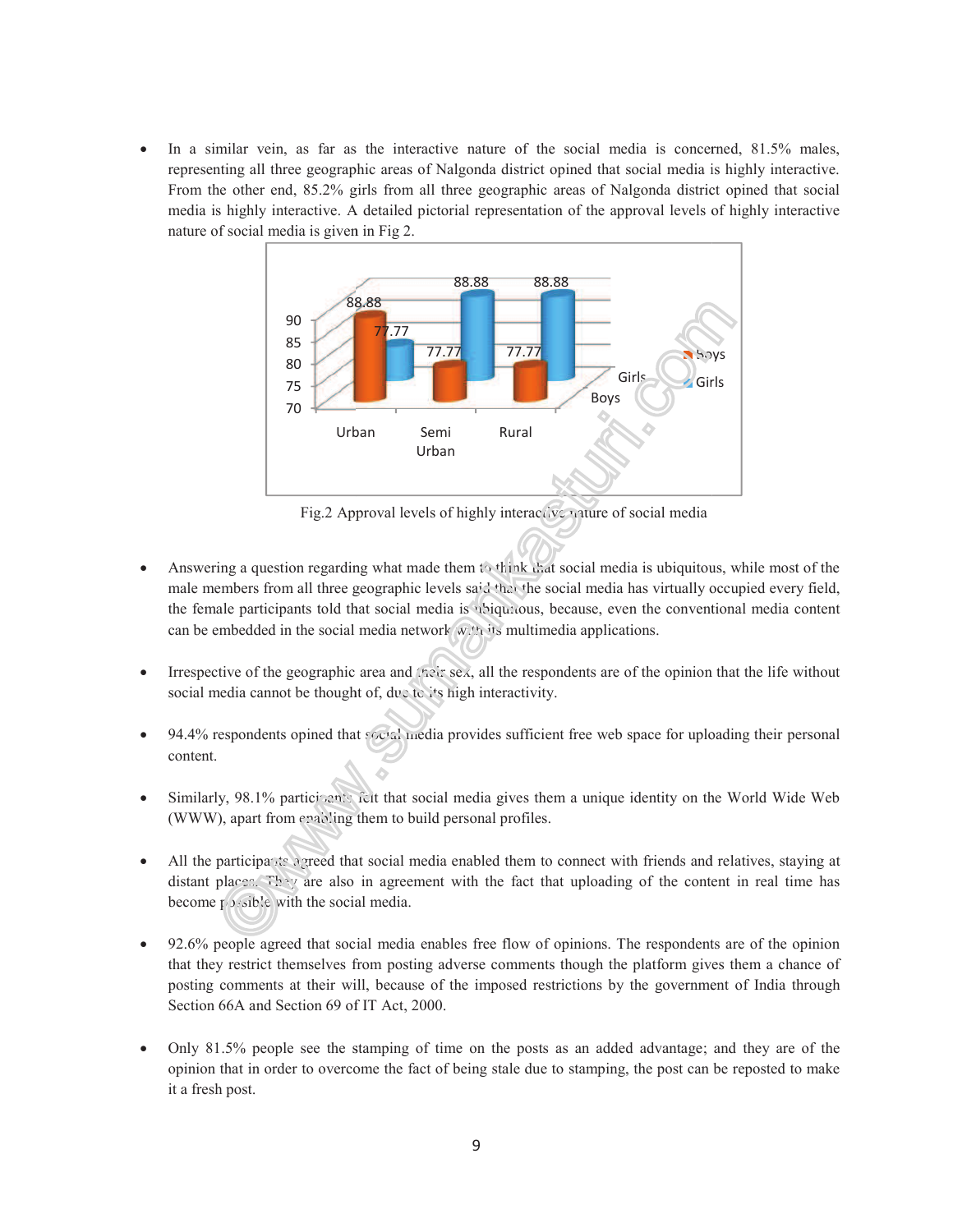- 100 94.4 98.1 100 98.1 92.6 **Acceptance levels Web Space** Web Address **Building Profiles**  $\blacksquare$  Connecting with friends & relatives Upload content in real time  $\blacksquare$  Enable conversations
- The graphical representation of various characteristics of social media is given Fig.3

Fig.3 Acceptance levels of various characteristics of social media

- Fig.3 Acceptance levels of various characteristics of social media<br>• Almost all the respondents agreed that social media plays  $\frac{e}{i!}$  the major roles mentioned in this paper viz. communicative role, collaborative role, role of education, rele of engagement, role of monitoring, role of maximising and role of enjoying. • When questioned regarding the increased levels of addiction of the Netizens due to Facebook, Twitter and<br>• When questioned regarding the increased levels of addiction of the Netizens due to Facebook, Twitter and
- few other social networking sites, most of the respondents opined that it is in the beginning only, the Netizens spend more time on the virtual meet platforms and said there is no truth in telling that the N are becoming addicted. etizens due to Facebook, Twitter and<br>that it is in the beginning only, the<br>is no truth in telling that the Netizens
- are becoming addicted.<br>• Almost all the respondents agreed that the social media platform, which started at the fringes, are now increasingly getting embedded in mainstream culture and inspiring actions and reactions in our physical world.
- In a similar vein, all the respondents agreed that social media is fast emerging as a powerful and In a similar vein, all the respondents agreed that social media is fast emerging as a powerful and unparalleled tool to share we wantion, shape opinions, connect people across domains and cultures, bring participation, and above all to communicate as never before. Social media can become a very effective policy tool for Governments, if they learn to leverage it in the best possible manner. participation, and above sit to communicate as never before. Social media can become a very effective<br>policy tool for Governments, if they learn to leverage it in the best possible manner.<br>Most of the respondents see the v olatform, which started at the fringes, are now<br>inspiring actions and reactions in our physical<br>1 media is fast emerging as a powerful and<br>nect people across domains and cultures, bring<br>pre. Social media can become a very
- of India as the valuable contribution added by the social media audience through their wide support on the social media platform. They even see the victory of Arvind Kejriwal in becoming the Chief Minist Delhi is more related to the contribution of the audience of social media.
- A mixed response has been received from the respondents regarding trolling. Few people opined that that inflammatory or objectionable material on the Internet is definitely circulated but felt that the material is informal and not to be taken as a negative aspect. Few others opined that trolling is very high on the social informal and not to be taken as a negative aspect. Few others opined that trolling is very high on the social<br>media unlike in any form of conventional media and they see it as a negative aspect of social media. The informal and not to be taken as a negative aspect. Few others opined that trolling is very high on the social<br>media unlike in any form of conventional media and they see it as a negative aspect of social media. The<br>final c inflammatory or objectionable material and they see compare it with that of movies certified 'A', which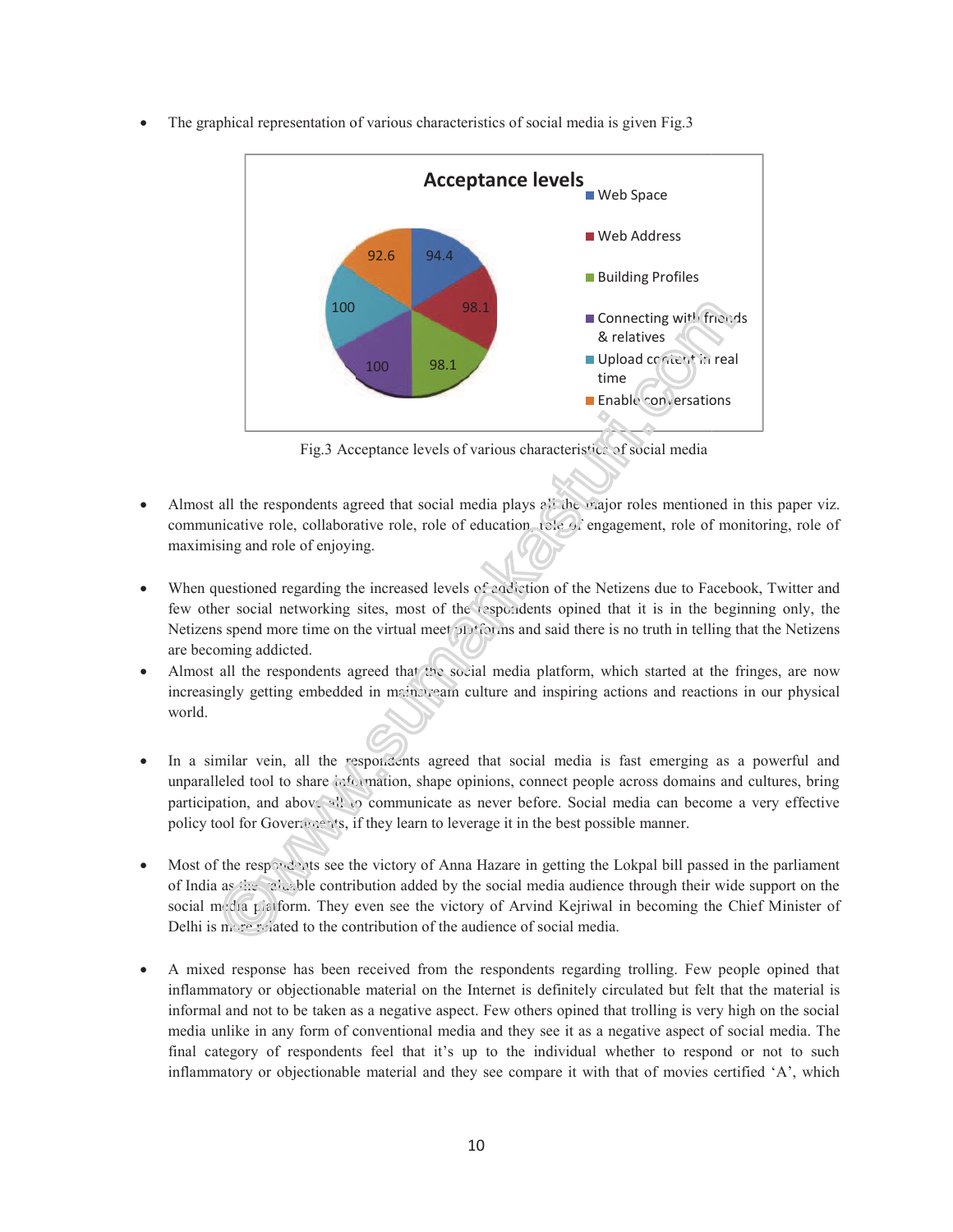grab the attention of the people who are prone to it. Whatsoever the case, but, the respondents agree that trolling is high on the social media platform.

- Based on the answers received from the respondents regarding their interest levels on the social media, it is estimated that majority of the social media users depend on social media for entertainment rather than for political activities or any other activities.
- All the respondents are not in agreement with the democratic nature of the social media. Most of the respondents quoted the example of the arrest of the two girls: Shaheen Dhada and Renu Shrinivas, who were arrested over their Facebook post questioning the shutdown in the Mumba: city for Shiv Sena patriarch Bal Thackeray's funeral. Only a few respondents feel that social media is more democratic for anyone with access to the Internet can raise an issue in the public arena.

### **Recommendations and Suggestions**

Based on the findings of this study, the following recommendations and suggestions are made:

- Article 19 (1) of the Constitution of Republic of India guarantees freedom of the speech and expression to all the citizens of India; from the other side, Section 66 (A) and Section 69 of Information Technology Act 2000 imposes certain restrictions on the Netizens. There is a need to review these contradicting acts in Indian context, in accordance to the contemporary requirements of the social media.
- Most of the respondents opined that social media is very interactive. In India, various sectors didn't have their presence on the social media. It is very astonishing that the world famous ISRO entered the Facebook officially on December 18, 2013. All sectors need to get themselves promoted on the social media, which is the need of the hour.
- Due to the setbacks of social media in the form of key challenges, the free space provided by the owners of the social media websites is not being utilised by many with a fear of not having secrecy. This may be well addressed by the social media owners so as to enable more audience of this media.
- Social media has immense potential to mould the people's decision. The areas which need the attention of most of the people may better utilise the social media platforms to obtain the palpable response. For example, reduction of carbon foot printing may be achieved by promoting it in the social media environment, instead  $\delta_{\rm c}$  circulating the pamphlets and brochures that itself violates the very purpose.
- As far as storage of data is concerned, social media poses potential dangers to the individuals in various forms like receivity theft, sexual predators, stalking, unintentional fame, employment, apart from various threats for institutions. All these issues need to be addressed by the social media owners for ensuring a better work = vironment.
- Privacy, the crucial factor needs to be addressed by the service providers with utmost dedication and on top priority. Once this crucial issue gets properly addressed, the most important challenge posed by the new media can be overcome.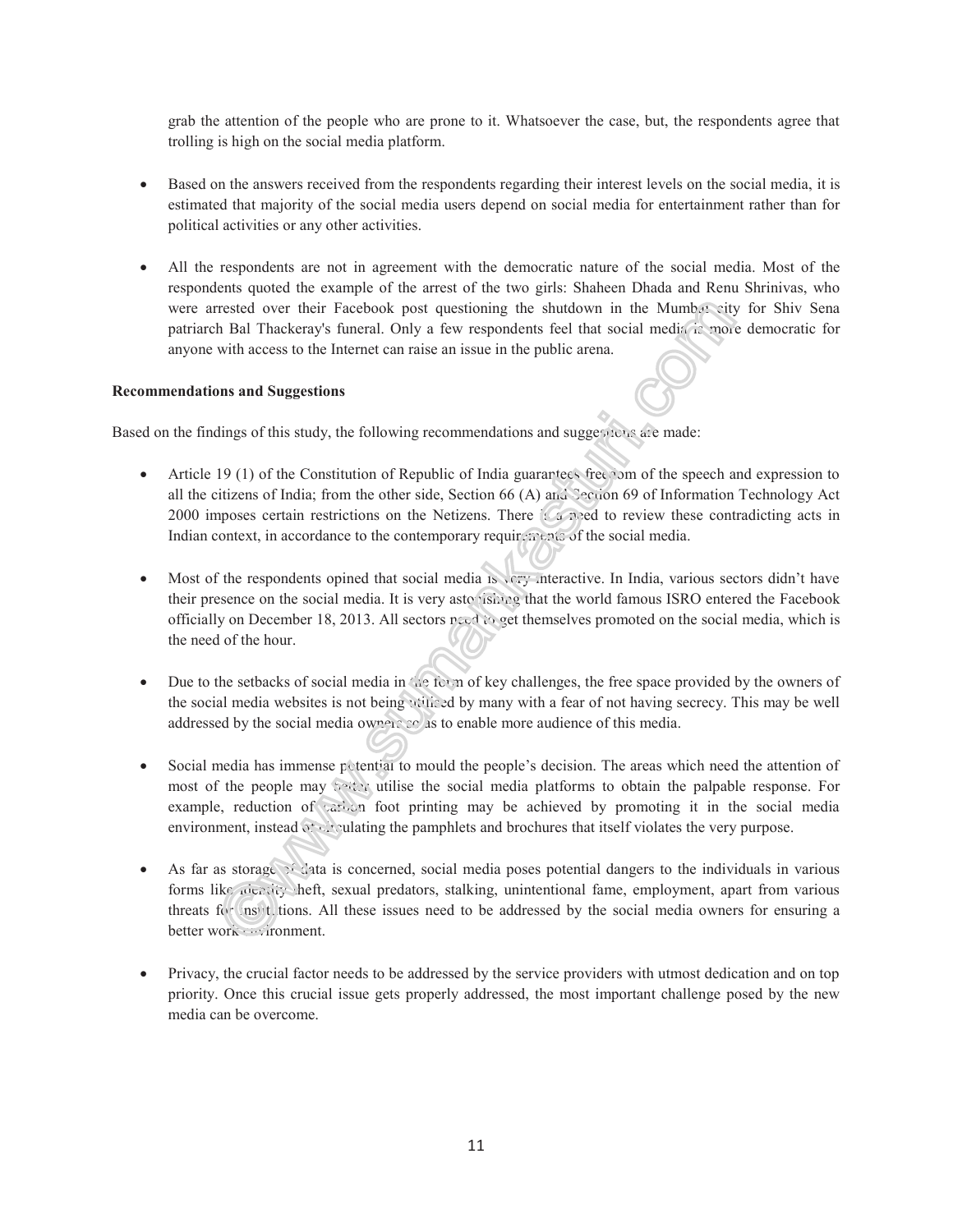### **Conclusion:**

The last two decades have witnessed a rapid transformation of traditional media into new media that includes computerized, digital, and networked information and communication technologies. Today, an increasing entertainment of social phenomena, ubiquitous data and computational process can be observed in many domains and context, including social media. There is a palpable shift from conventional media to new media. This shift has raised many concerns and discussions around the pros and cons of the new media, and other related issues.

From one end, the respondents are of the opinion that they cannot even imagine a world without new media; and from the other end, there are many challenges posed by the new media. At this juncture, the colly option left with is, the addressing of these challenges posed by the new media in a desired way, so that the maximum can be obtained out of the social media. Both service providers and the concerned competitive authorities at appropriate level should look into this matter, so as to provide a better new media environment to the audience.

### **References**

[1] Duhe, Sandra C. (2007). *New Media and Public Relations*, New York: Lang Publishing, Inc

[2] http://en.wikipedia.org/wiki/Section 508 Amendment to the Rehabilitation Act of 1973

[3] http://www.investopedia.com/terms/s/social-media.asp

[4] http://www.oxforddictionaries.com/definition/english/media

[5] Kasturi, Suman K (2013). *Satellite Television and the Internet: History, Development and Impact*, New Delhi: Kanishka Publishers

[6] Lievrouw, Leah A., Livingstone, Sonia (2006). *The Handbook of New Media*, New Delhi: Sage Publications India Pvt Ltd.

[7] Prashant K Mathur (2012). *Social Media and Networking: Concepts, Trends and Dimensions*, New Delhi: Kanishka Publishers, Distributors.

[8] Scott, Peter R J., Jacka, Mike (2011). *Auditing Social Media: A Governance and Risk guide*, John Wiley & Sons, Inc

[9] Yang, Jin & Ramprasad, Jyotika (2007). *Zooming in on American civic Life: Evaluating the Internet's Impact on Social Capital* in Journal of New Communications Research (2:1).

[10] Wankel, Charles (2010). *Cutting-Edge Social Media Approaches to Business Education, Charlotte:* IAP-Information Age Publishing, Inc.